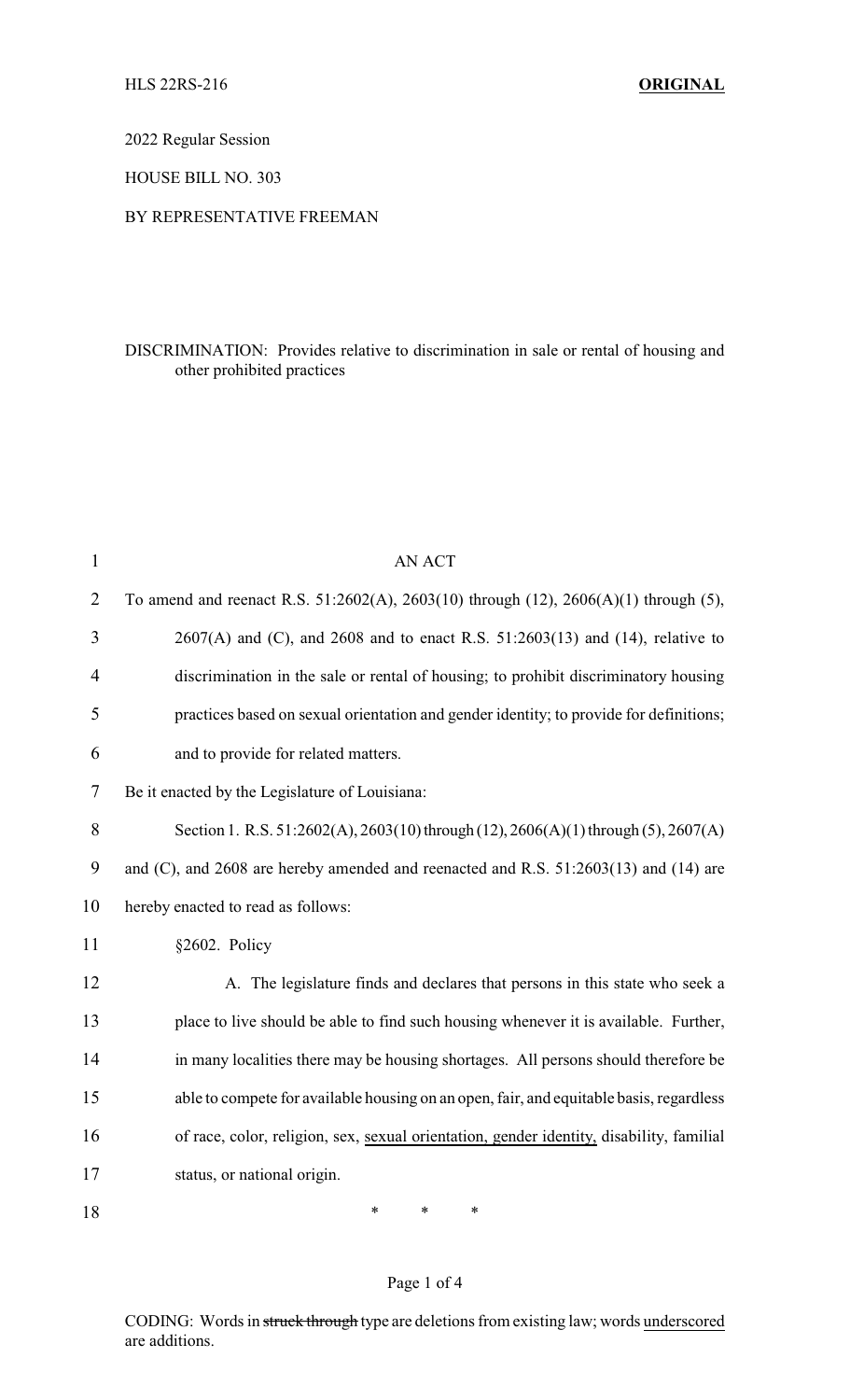| $\mathbf{1}$   | §2603. Definitions                                                                      |
|----------------|-----------------------------------------------------------------------------------------|
| $\overline{2}$ | As used in this Chapter:                                                                |
| 3              | *<br>*<br>$\ast$                                                                        |
| 4              | (10) "Gender identity" means a person's actual or perceived gender-related              |
| 5              | identity with or without regard to the person's designated sex at birth.                |
| 6              | "Person" includes one or more individuals, corporations,<br>(10)(11)                    |
| 7              | partnerships, associations, labor organizations, legal representatives, mutual          |
| 8              | companies, joint stock companies, trusts, unincorporated organizations, trustees,       |
| 9              | trustees in bankruptcy, receivers, and fiduciaries.                                     |
| 10             | $(11)$ (12) "Respondent" means the person or other entity accused in a                  |
| 11             | complaint of a discriminatory housing practice, or, any other person or entity          |
| 12             | identified in the course of an investigation and notified that they are a respondent    |
| 13             | who shall be joined in the complaint.                                                   |
| 14             | (13)<br>"Sexual orientation" means a person's actual or perceived                       |
| 15             | heterosexuality, homosexuality, or bisexuality.                                         |
| 16             | $(12)$ (14) "To rent" includes to lease, to sublease, to let, and otherwise to          |
| 17             | grant for a consideration the right to occupy premises owned by the occupant.           |
| 18             | $\ast$<br>*<br>*                                                                        |
| 19             | §2606. Discrimination in sale or rental of housing and other prohibited practices       |
| 20             | A. As made applicable by R.S. 51:2604, and except as exempted by                        |
| 21             | Subsection B thereof and R.S. 51:2605, it is unlawful:                                  |
| 22             | (1) To refuse to sell or rent after the making of a bona fide offer, or to refuse       |
| 23             | to negotiate for the sale or rental of, or otherwise make unavailable or deny, a        |
| 24             | dwelling to any person because of race, color, religion, sex, sexual orientation,       |
| 25             | gender identity, familial status, or national origin.                                   |
| 26             | (2) To discriminate against any person in the terms, conditions, or privileges          |
| 27             | of sale or rental of a dwelling, or in the provision of services or facilities in       |
| 28             | connection therewith, because of race, color, religion, sex, sexual orientation, gender |
| 29             | identity, familial status, or national origin.                                          |

# Page 2 of 4

CODING: Words in struck through type are deletions from existing law; words underscored are additions.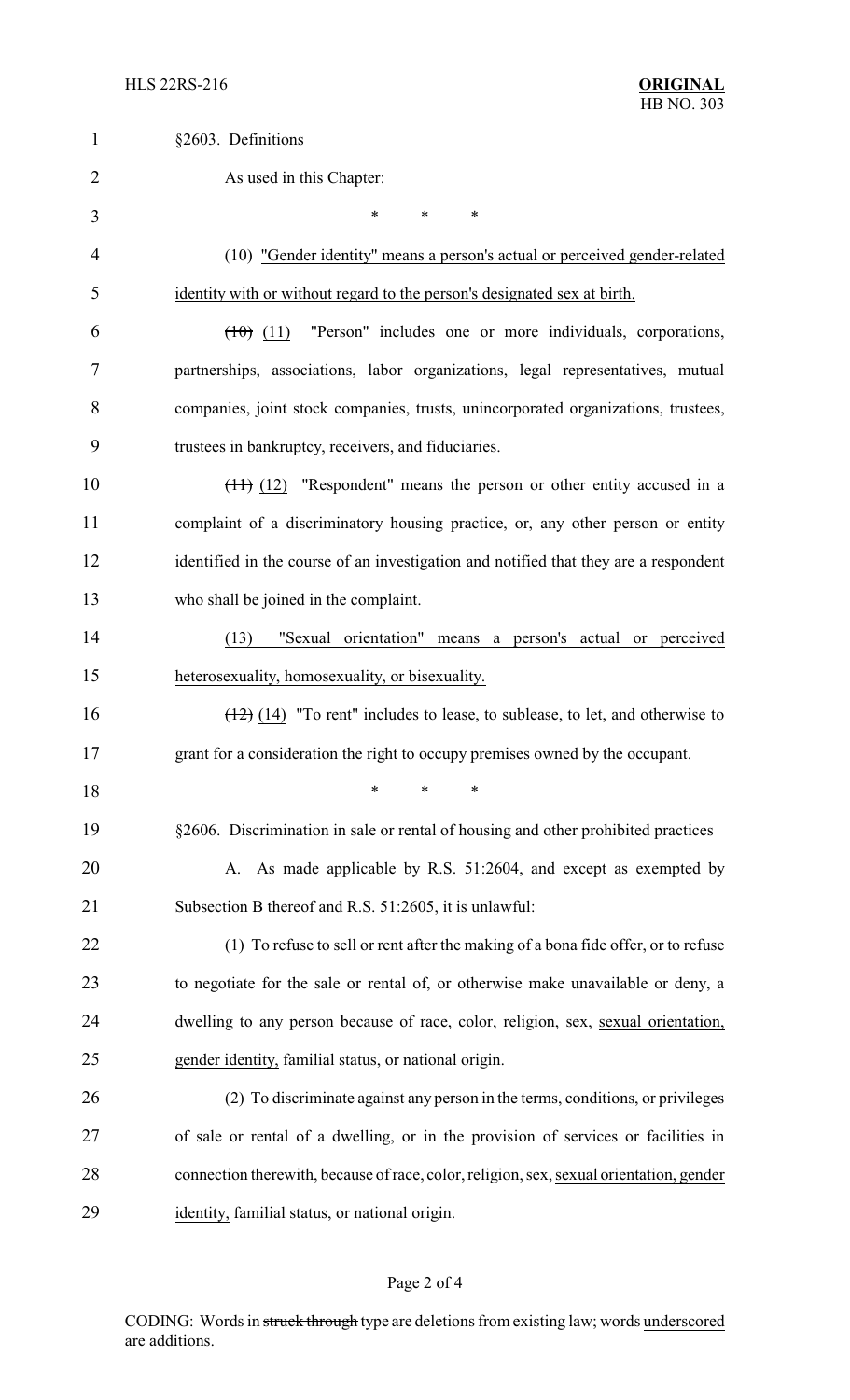| $\mathbf{1}$   | (3) To make, print, or publish, or cause to be made, printed, or published any             |
|----------------|--------------------------------------------------------------------------------------------|
| $\overline{2}$ | notice, statement, or advertisement, with respect to the sale or rental of a dwelling      |
| 3              | that indicates any preference, limitation, or discrimination based on race, color,         |
| 4              | religion, sex, sexual orientation, gender identity, disability, familial status, or        |
| 5              | national origin, or an intention to make any such preference, limitation, or               |
| 6              | discrimination.                                                                            |
| 7              | (4) To represent to any person because of race, color, religion, sex, sexual               |
| 8              | orientation, gender identity, disability, familial status, or national origin that any     |
| 9              | dwelling is not available for inspection, sale, or rental when such dwelling is in fact    |
| 10             | so available.                                                                              |
| 11             | (5) For profit, to induce or attempt to induce any person to sell or rent any              |
| 12             | dwelling by representations regarding the entry or prospective entry into the              |
| 13             | neighborhood of a person or persons of a particular race, color, religion, sex, sexual     |
| 14             | orientation, gender identity, disability, familial status, or national origin.             |
| 15             | $\ast$<br>*<br>∗                                                                           |
| 16             | §2607. Discrimination in residential real estate related transactions                      |
| 17             | A. It is unlawful for any person or other entity whose business includes                   |
| 18             | engaging in residential real estate related transactions to discriminate against any       |
| 19             | person in making available such a transaction, or in the terms or conditions of such       |
| 20             | a transaction, because of race, color, religion, sex, sexual orientation, gender identity, |
| 21             | disability, familial status, or national origin.                                           |
| 22             | *<br>*<br>∗                                                                                |
| 23             | C. Nothing in this Chapter prohibits a person engaged in the business of                   |
| 24             | furnishing appraisals of real property to take into consideration factors other than       |
| 25             | race, color, religion, national origin, sex, sexual orientation, gender identity,          |
| 26             | disability, or familial status.                                                            |
| 27             | §2608. Discrimination in provision of brokerage services                                   |
| 28             | It is unlawful to deny any person access to or membership or participation in              |
| 29             | any multiple-listing service, real estate brokers' organization or other service,          |

# Page 3 of 4